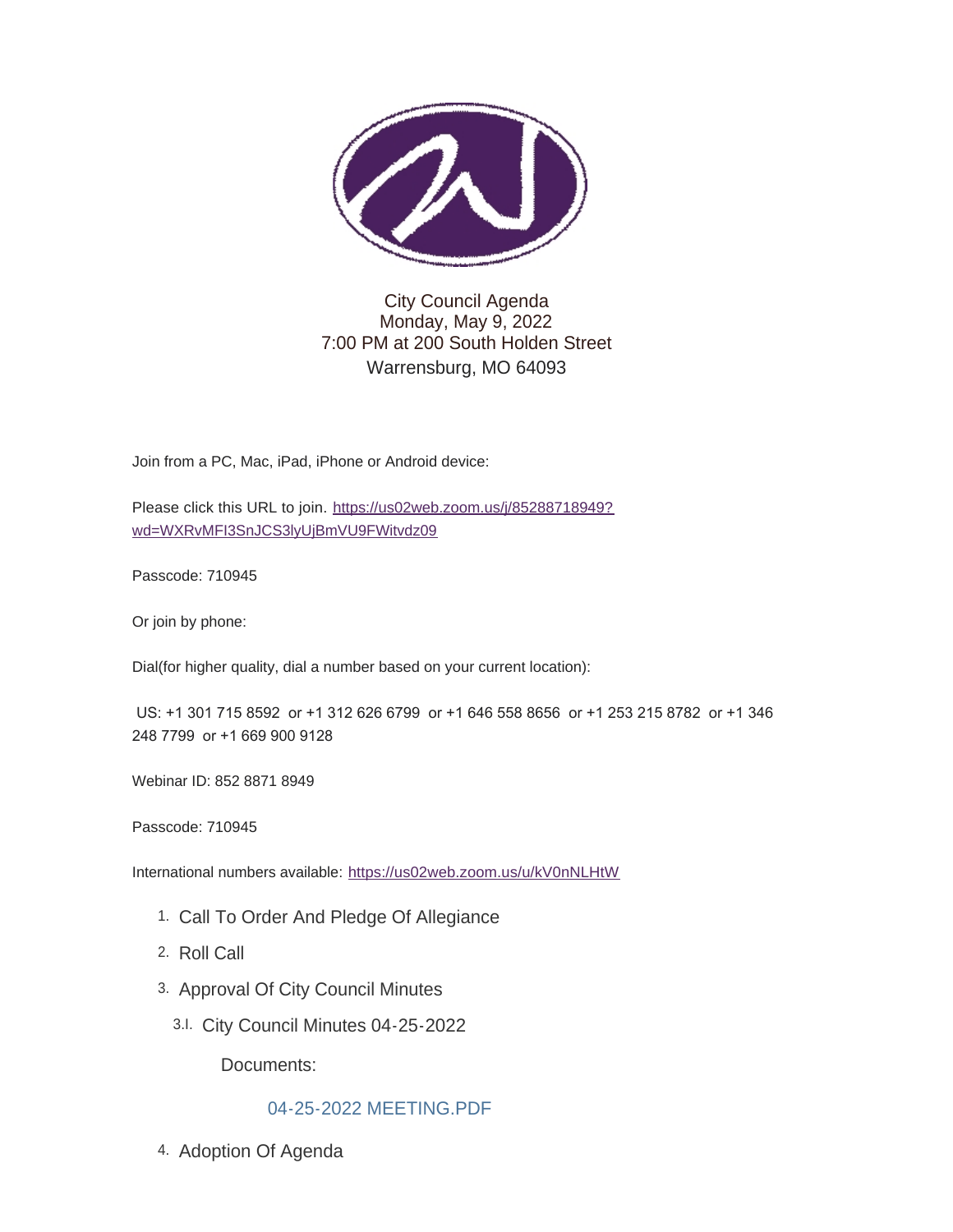- 5. Proclamations
	- 5.I. National Police Week And Peace Officer's Memorial Day Proclamation *National Police Week and Peace Officer's Memorial Day Proclamation*

Documents:

## [NATIONAL POLICE WEEK 2022.PDF](https://www.warrensburg-mo.com/AgendaCenter/ViewFile/Item/6352?fileID=11006)

5.II. National Public Works Week Proclamation *National Public Works Week Proclamation May 15-21, 2022 "Ready and Resilient"*

Documents:

### [NATIONAL PUBLIC WORKS WEEK 2022.PDF](https://www.warrensburg-mo.com/AgendaCenter/ViewFile/Item/6336?fileID=11001)

- 6. Public Hearing
	- 6.I. Public Hearing On An Ordinance Rezoning 1001 S. Warren From R-MH To R4

*A Public Hearing on an Ordinance Enlarging an R4: Medium Density Multifamily Residence District by Rezoning Land Located at 1001 S. Warren Street from R-MH: Manufactured Home Residence District to R4: Medium Density Multifamily Residence District*

Presented by: Barbara Carroll, AICP, Director of Community **Development** 

Documents:

### [1001 S WARREN REZONING CC DOCUMENTS.PDF](https://www.warrensburg-mo.com/AgendaCenter/ViewFile/Item/6329?fileID=11068)

6.II. Public Hearing For An Ordinance Authorizing A Conditional Use Permit For Evergy At 720 E. Young Street

*A Public Hearing on an Ordinance Authorizing a Conditional Use Permit for Land Use 18.200 Community Utility Facility In a GB: General Business District Located at 720 E. Young Street in the City of Warrensburg, Missouri* 

Presented by: Barbara Carroll, AICP, Director of Community Development

Documents:

### [720 E YOUNG CUP CC DOCUMENTS.PDF](https://www.warrensburg-mo.com/AgendaCenter/ViewFile/Item/6332?fileID=11066)

6.III. Public Hearing On An Ordinance Amending Parking Requirements For **Museums**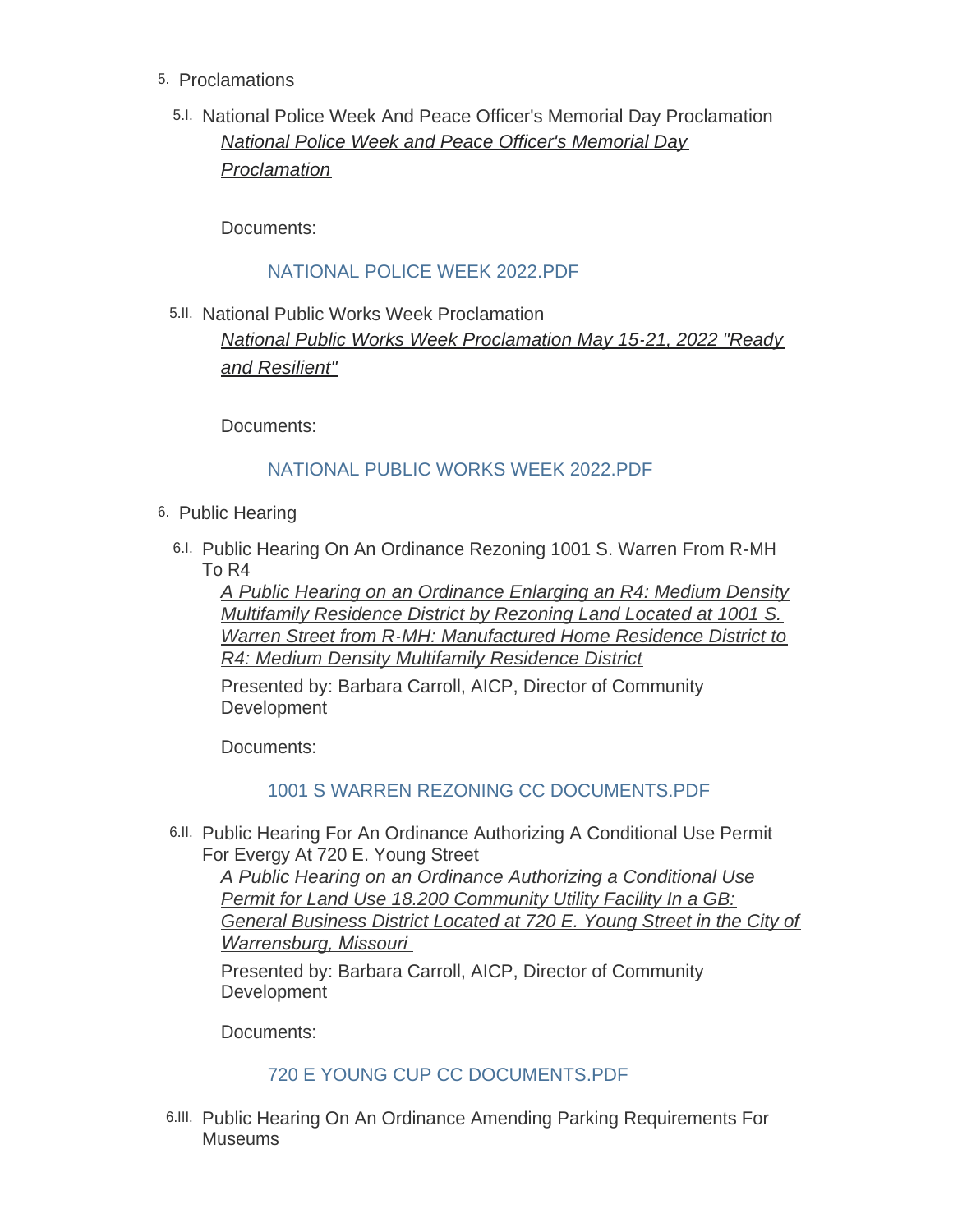*Public Hearing on An Ordinance Amending Section 27-406 of the Code of Ordinances of the City of Warrensburg, Missouri Regarding Parking Requirements for Land Use 5.300 Libraries, Museums, Art Galleries, Art Centers, and Similar Uses*

Presented by: Barbara Carroll, AICP, Director of Community **Development** 

Documents:

# [SEC 27-406 PARKING ORD CC DOCUMENTS.PDF](https://www.warrensburg-mo.com/AgendaCenter/ViewFile/Item/6326?fileID=11070)

- 7. 1st Reading Only Ordinance
	- First Reading Of An Ordinance Rezoning 1001 S. Warren From R-MH To 7.I. R4

*An Ordinance Enlarging an R4: Medium Density Multifamily Residence District by Rezoning Land Located at 1001 S. Warren Street from R-MH: Manufactured Home Residence District to R4: Medium Density Multifamily Residence District*

Presented by: Barbara Carroll, AICP, Director of Community **Development** 

Documents:

# [1001 S WARREN REZONING ORDINANCE.PDF](https://www.warrensburg-mo.com/AgendaCenter/ViewFile/Item/6330?fileID=11069)

First Reading Of An Ordinance Authorizing A Conditional Use Permit For 7.II. Evergy At 720 E. Young Street *An Ordinance Authorizing a Conditional Use Permit for Land Use 18.200 Community Utility Facility In a GB: General Business District Located at 720 E. Young Street in the City of Warrensburg, Missouri*  Presented by: Barbara Carroll, AICP, Director of Community **Development** 

Documents:

# [720 E YOUNG CUP ORDINANCE.PDF](https://www.warrensburg-mo.com/AgendaCenter/ViewFile/Item/6333?fileID=11067)

First Reading Of An Ordinance Amending Parking Requirements For 7.III. Museums

*An Ordinance Amending Section 27-406 of the Code of Ordinances of the City of Warrensburg, Missouri Regarding Parking Requirements for Land Use 5.300 Libraries, Museums, Art Galleries, Art Centers, and Similar Uses*

Presented by: Barbara Carroll, AICP, Director of Community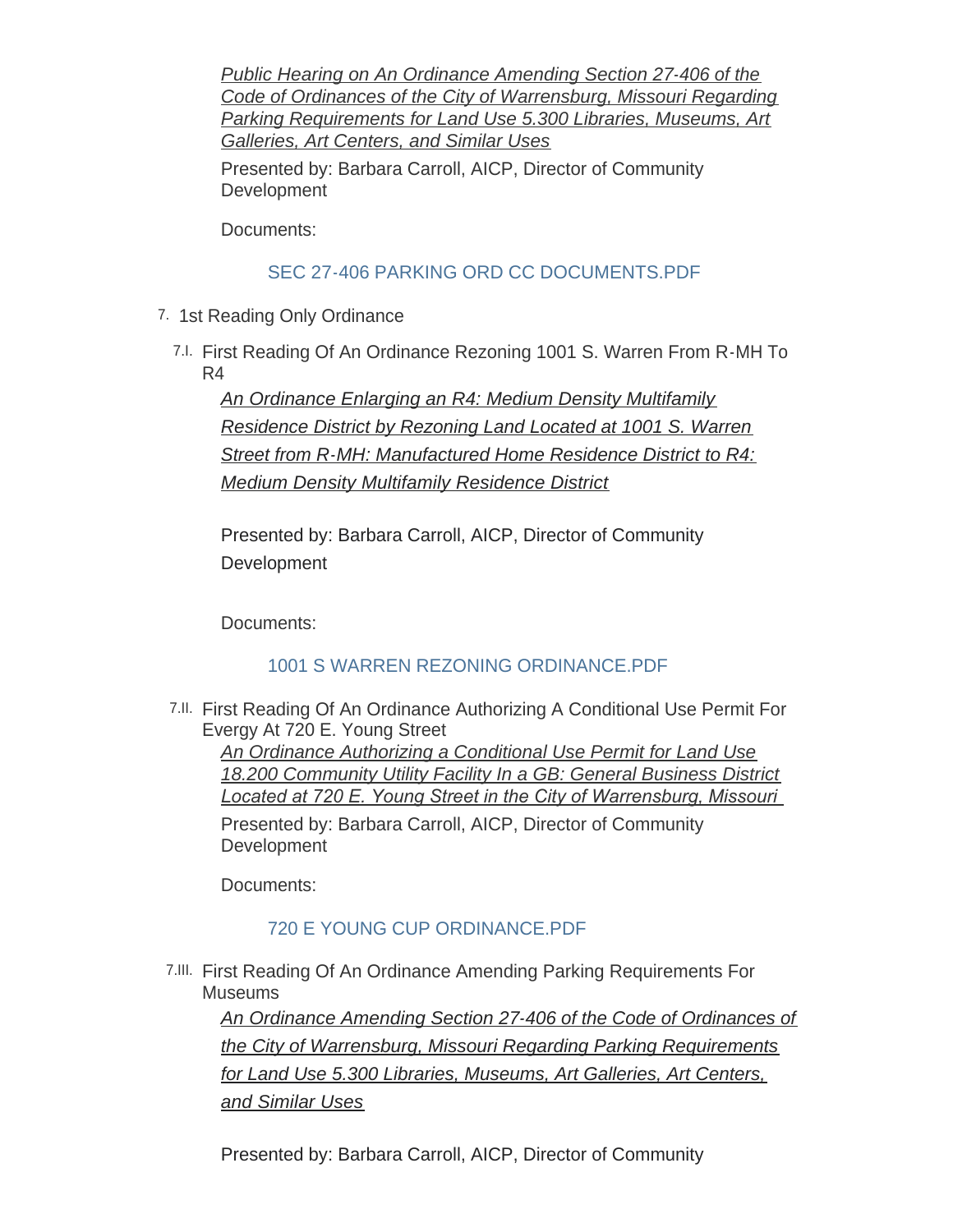**Development** 

Documents:

### [MUSEUM PARKING ORDINANCE.PDF](https://www.warrensburg-mo.com/AgendaCenter/ViewFile/Item/6327?fileID=11071)

- 8. 1st/2nd Reading Ordinance
	- First And Second Reading Of An Ordinance Authorizing \$12,000,000 8.I. General Obligation Bonds, Series 2022 Of The City Of Warrensburg, **Missouri**

*An Ordinance Authorizing and Directing the Issuance, Sale and Delivery of \$12,000,000 Principal Amount of General Obligation Bonds,Series 2022 of the City of Warrensburg, Missouri, and Authorizing Certain Other Documents and Actions in Connection Therewith*

Presented By: Marcella McCoy, Finance Director

Documents:

### [CC LTR GO BOND APPROVAL 5-9-2022.PDF](https://www.warrensburg-mo.com/AgendaCenter/ViewFile/Item/6556?fileID=11082)

- 9. Mayoral Appointment/S
	- 9.I. Mayoral Appointment

*Reappointment of Shari Bax to four-year term expiring April 30, 2026 on Planning & Zoning Commission* Presented by Jodi L. Schneider, City Clerk

Documents:

### [MAYORAL APPOINTMENT LTR 05092022 PLANNING ZONING](https://www.warrensburg-mo.com/AgendaCenter/ViewFile/Item/6355?fileID=11024)  COMM.PDF

- 10. Other Business
	- 10.I. Records Destruction Resolution

*A Resolution of the City Council of the City of Warrensburg, Missouri, Authorizing Destruction of Records Held for the Required Period Based on the Missouri Records Retention Schedule*

Presented by: Barbara Carroll, AICP, Director of Community **Development** 

Documents:

[RECORDS DESTRUCTION RESOLUTION CC](https://www.warrensburg-mo.com/AgendaCenter/ViewFile/Item/6456?fileID=11037)  DOCUMENTS.PDF

10.II. A Resolution Of The City Council Of The City Of Warrensburg, Missouri, Adopting A Proclamation And Procedure Policy